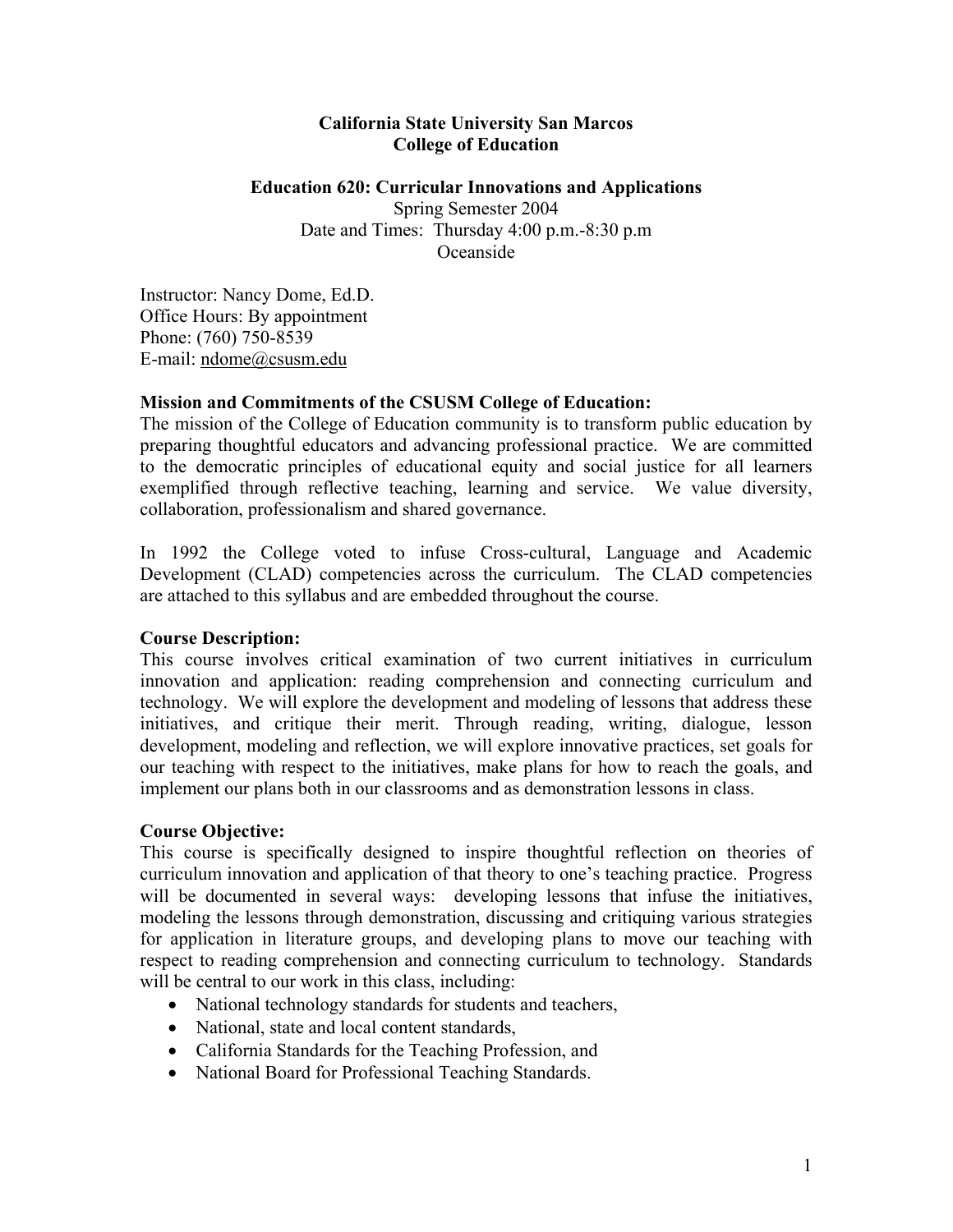## **Required Texts:**

Harvey, S. & Goudvis, A. (2000). *Strategies that work: Teaching comprehension to enhance understanding*, York, ME: Stenhouse Publishing. (Grades K-6) ISTE / NETS Resource Books

## **Recommended Reading:**

In order to stay updated regarding educational issues that impact teaching and learning, you are urged to read current publications in the field. Some examples include: *Educational Leadership, Language Arts, Science and Children, Democracy & Education, Phi Delta Kappan,* and *Rethinking Schools.* These and similar publications will be very helpful as you complete the assignments for this course.

## **Attendance Policy:**

Due to the interactive nature of courses in the College and the value we place on the contributions of every student, you are expected to prepare for, attend and participate in all classes. For extenuating circumstances contact the instructor before you miss class and make arrangements to make up what you have missed. Failure to do so may negatively impact your grade.

#### **Accommodations for Disabilities:**

Discuss your needs for limited accommodation with the instructor within the first week of the semester. Students requiring substantial accommodations need to contact Disabled Student Services in order to make the necessary arrangements. Located in Craven Hall, Room 5025A, or reached by phone at (760) 750-4905 or (760) 750-4909 (TDD users).

#### **Plagiarism:**

All work completed for this class must be of your own design. When relying on supporting documents authored or created by others, cite them clearly and completely using American Psychological Association (APA) style format (APAStyle.org). Failure to credit others and create original work of your own may result in a failing grade.

#### **Assignments**

#### **Chapter Reports, Lesson Modeling and Reflection**

Every student in this class will be assigned to a work group whose task it is to teach the information from two chapters of our required text. This assignment is divided into three sections. **For Section One** your group will outline the major points of the chapters assigned. Please provide the group with a handout, etc. **For Section Two** your group will model for the class a strategy or strategies from the chapters assigned. How you develop this section is entirely up to your group. Remember that active involvement on the part of the students will increase your presentation's effectiveness. Finally, **for Section Three** each member of your group will write a two page reflection for the instructors describing the highlights of your presentation, challenges you faced, areas for improvement, etc. This reflection is usually due the week after your presentation (refer to schedule).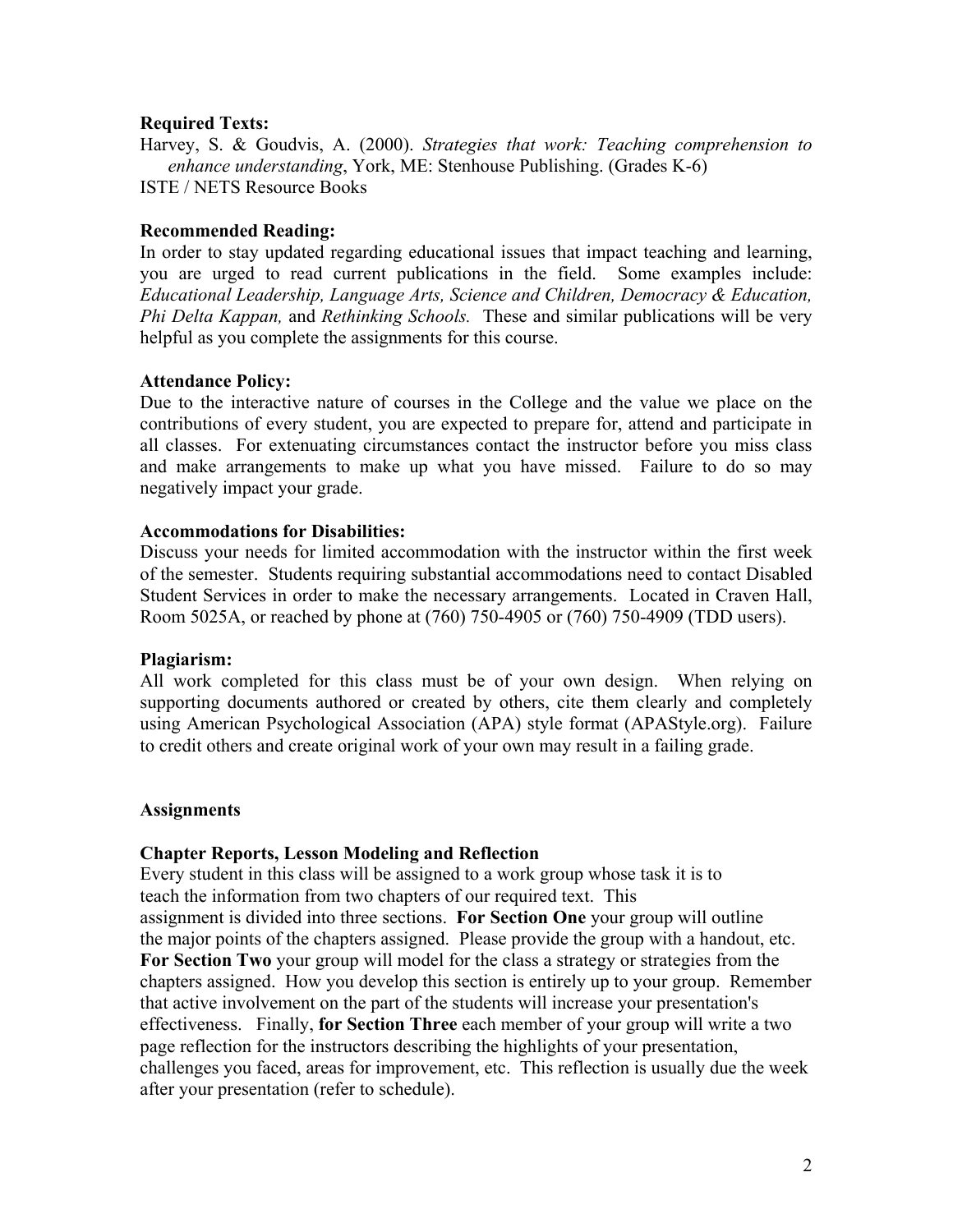# **Chronicle Groups**

For eight of our class sessions we will create a chronicle of our seminar experience. Each week one work group will be responsible for taking notes, drawing, taking photos, etc. in an effort to record what we do in our time together. Each group will then create their chronicle to be reported back to the group the following week. The chronicle group will also submit a document to be added to a large binder. The main purpose of our chronicle is one of assessment. By maintaining a record of our experience we will be better able to assess what we learned and how we arrive to our understandings together.

The spirit of this exercise should be playful and serious. Feel free to be creative in the way you chronicle your learning experience. You can, for example, use art, graphic organizers, photos, poems, puzzles, and game to chronicle your experiences. Remember the chronicle is your own and, as such, can reflect your passions and interests. In other words, have fun.

The following week the group will report out to class the prior weeks chronicle for input and facilitate a short discussion with the class.

## **Hot Topics in Education**

For eight of our class sessions a group of students will report briefly to the class a current event related to curricular innovation. The articles can cover any subject area or grade level. Each member of the group will provide one artifact to be reported to the group. You can obtain your articles from educational journals, magazines, local newspapers, and the Internet. You do not have to write a report for this assignment. Please provide the professor with a copy of your article with your name printed or typed on it for purposes of grading.

# **Group Annotated Bibliography**

Each student in class will write two bibliographic entries for a group annotated bibliography. The two entries must focus upon an innovation related to educational technology. Entries must be typed (Times New Roman, Font 12) on two separate sheets of paper. You will need to make a copy of each entry for each student in class. On the last day of class we will collate and staple all entries submitted to create and distribute an annotated bibliography for each student.

## **Public Service Announcement Technology Infusion**

Small groups will work together to create a 3-5 minute PSA video using I Movie. There will be several technology requirements which must be included for a passing grade. These components include but are not limited to: downloading images from the Internet, using digital video and uploading DV into I Movie, scanning and editing photos, using I movie as an editing tool to create the PSA. Topics must be pertinent to today's issues and creativity is strongly encouraged. There will be class time to instruct on the process, but access to a Mac computer outside of class will be necessary. A written lesson plan using the technology described and based on state standards will be required at the end of the semester with the video. A tentative timeline follows: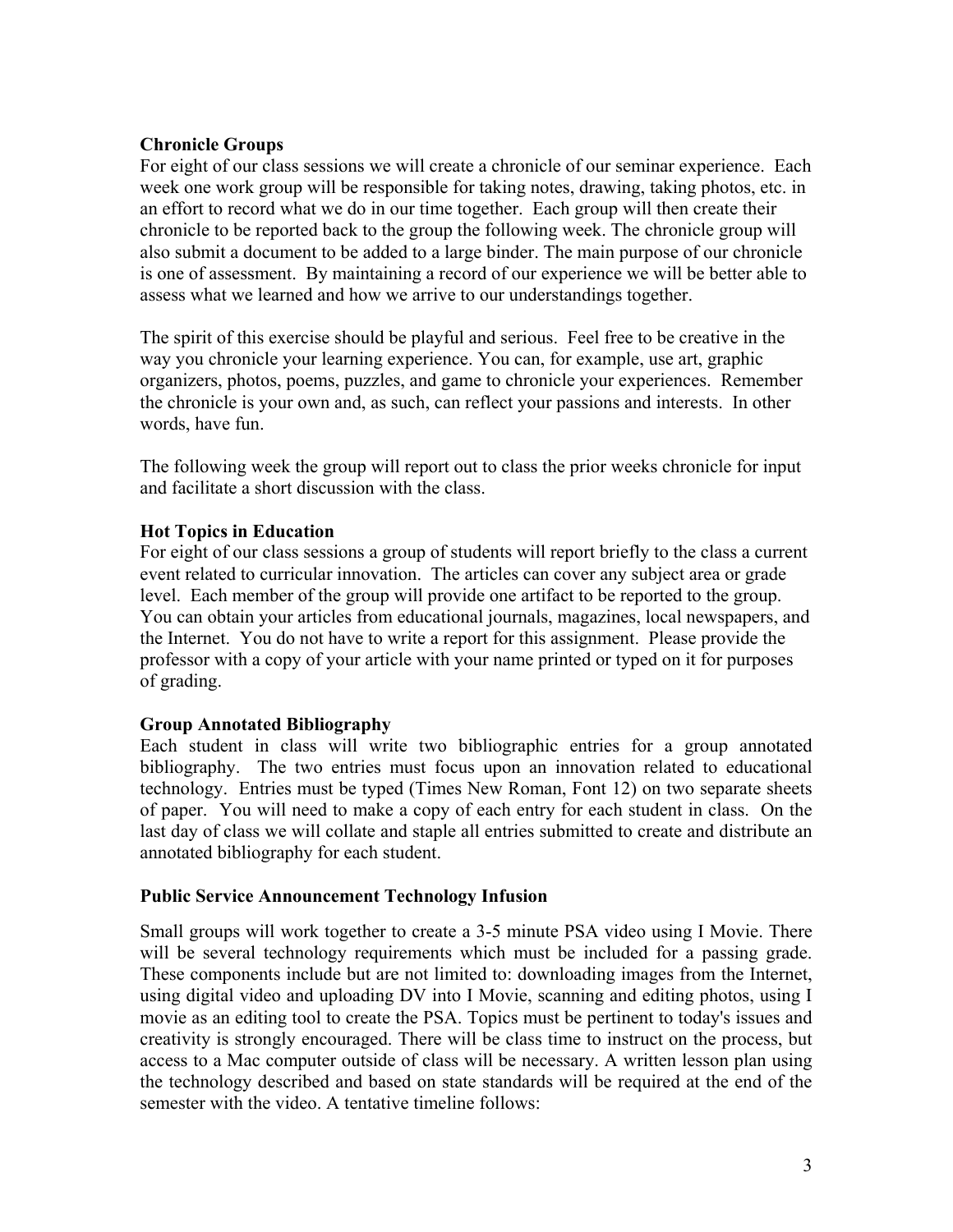| <b>ACTIVITIES</b>                     | <b>TIMELINE</b> |
|---------------------------------------|-----------------|
| 1) Download/scan photos               | Week 2          |
| 2) Interview expert written/videotape | Weeks3-4        |
| 3) Video editing using I movie        | Weeks 8         |
| 5) Video duplication                  | Week 10         |

**Assignments are due when noted even if you are absent from class. All assignments should be thoughtfully completed, high quality, edited, proofed and word processed. Remember to cite all information obtained from others** 

# **Grading Scale**

| <b>Assignment</b>                                                                              | <b>Points</b>                       |
|------------------------------------------------------------------------------------------------|-------------------------------------|
| Chapter Reports (30 points total):                                                             |                                     |
| <b>Summary of Chapter Content</b><br>Modeling of Teaching Strategy<br>Reflection of Experience | $10$ pts.<br>$10$ pts.<br>$10$ pts. |
| Chronicle Group                                                                                | 15 pts.                             |
| <b>Hot Topics Presentation</b>                                                                 | 5 pts.                              |
| Group Annotated Bibliography                                                                   | 5 pts                               |
| Participation                                                                                  | 15 pts.                             |
| Public Service Announcement (30 points total):                                                 |                                     |
| Public Service Announcement project<br>Lesson Plan<br>Presentation                             | $10$ pts.<br>10 pts<br>$10$ pts.    |
| Point Total                                                                                    | $100$ pts.                          |